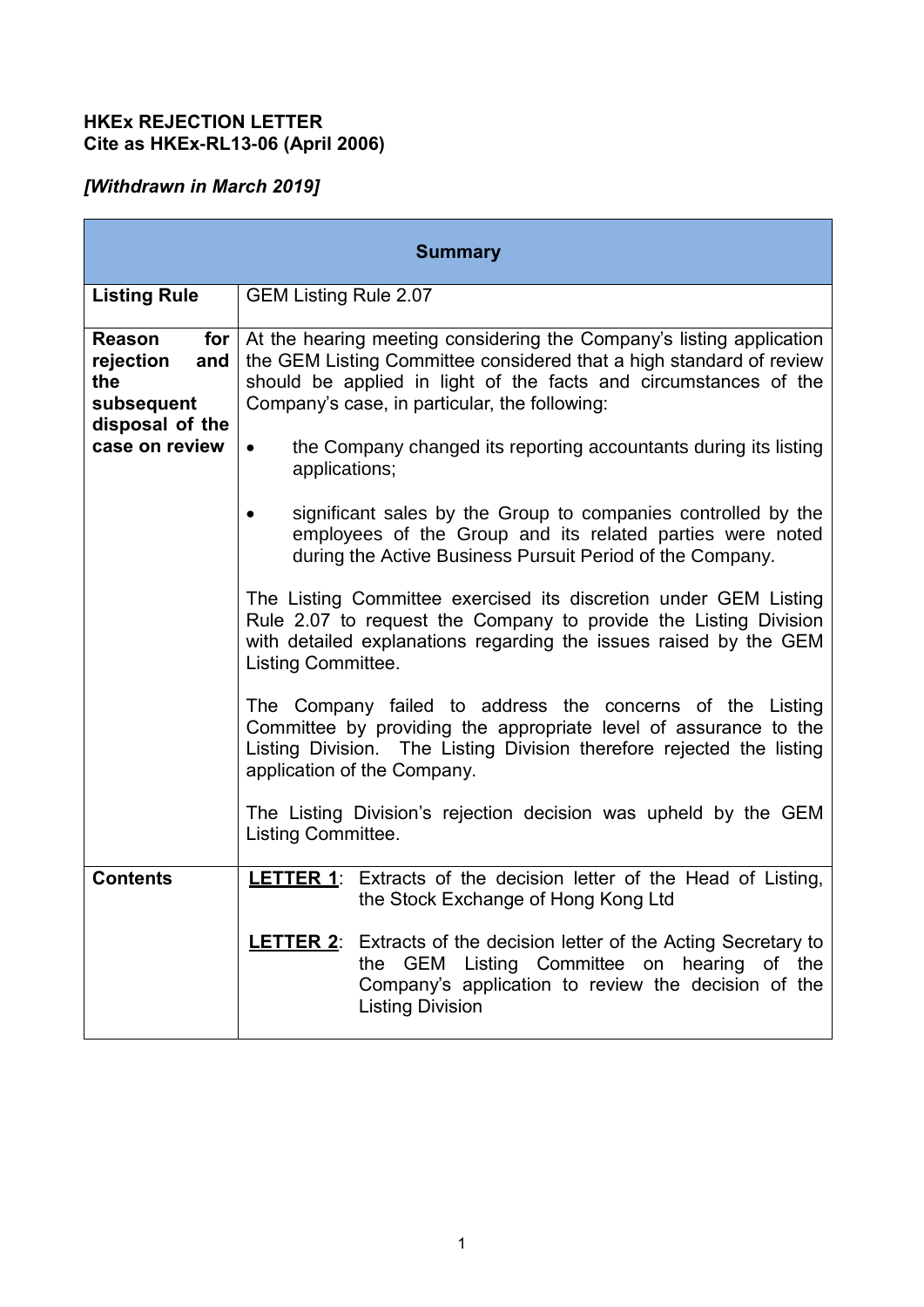# **LETTER 1**

*[Name and Address of Sponsor]*

Dear Sirs,

#### Re: Application for new listing of a GEM listing applicant (the "Company" together with its subsidiaries, the "Group")

We refer to:

- (i) the listing applications of the Company (the *"[First Listing Application]*"; *"[Second Listing Application]*" and the "*[Present Listing Application]*") dated *[\*day\*month\*year]*; *[\*day\*month\*year] and [\*day\*month\*year];*
- (ii) the hearing proof of the prospectus dated *[\*day\*month\*year]* (the "**Prospectus**");
- (iii) the letter of *[\*day\*month\*year]* from the Secretary to the GEM Listing Committee to the Sponsor *[after hearing the Second Listing Application of the Company]* (the "**LC Letter**"); and
- (iv) the Sponsor's submissions dated *[\*day\*month\*year]* (the "**Submissions**") in response to the LC Letter.

Capitalised terms used in this letter shall have the same meanings as defined in the Prospectus and the Submissions, unless the context requires otherwise.

## **Relevant Facts**

## *The [Present Listing Application]*

The *[First Listing Application]* was filed for the first time on *[\*day\*month\*year]* and lapsed on *[\*day\*month\*year] (six months after filing)* as no responses were made to a set of Listing Division's comments made on *[\*day\*month\*year]*. On *[\*day\*month\*year]*, the Sponsor resubmitted the *[Second Listing Application]* together with an updated draft prospectus. A significant change noted in the re-filing was that the Company had changed its reporting accountants for the purposes of the *[Second Listing Application]* from *[Reporting Accountants AA]* ("*[Reporting Accountants AA]")* to *[Reporting Accountants BB]* ("*[Reporting Accountants BB]").* It was also noted that there were significant sales by the Group to companies controlled by employees of the Group and its related parties during the Active Business Pursuit Period (the "**Sales Transactions**").

## *Views of the GEM Listing Committee*

The *[Second Listing Application]* was considered by the GEM Listing Committee on *[\*day\*month\*year] [shortly before the Second Listing application lapsed]*. The GEM Listing Committee had raised a number of concerns in relation to the circumstances of *[Reporting Accountants* AA's*]* resignation and the existence and rationale for the Sales Transactions.

*[Date]*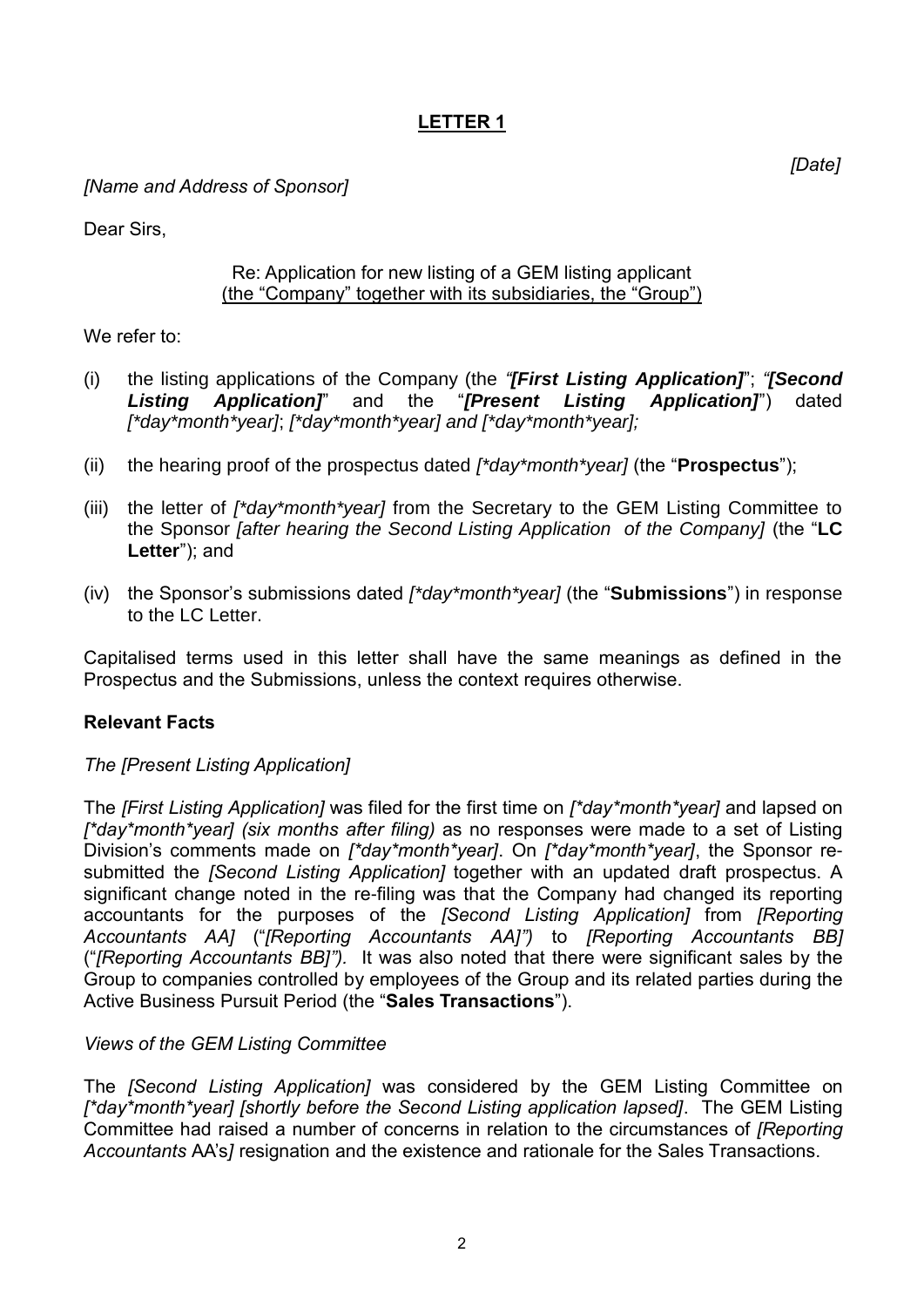The GEM Listing Committee considered that the facts and circumstances of the *[Second Listing Application]* should warrant significant concern. *[Portion of Letter Purposely Omitted]*. The GEM Listing Committee considered that the resignation of *[Reporting Accountants AA] [shortly before the First Listing Application lapsed]* was a very serious step which had suggested that there were serious problems with *[Reporting Accountants AA's]* audit and that *[Reporting Accountants AA]* was exceedingly concerned with the audit and the Sales Transactions in particular. To check the concerns that had been raised would require a more comprehensive audit than that had been performed to date by the Company's current reporting accountants, *[Reporting Accountants BB]*, and which would include a forensic audit.

The GEM Listing Committee took note that *[Reporting Accountants BB]* had performed certain procedures including (i) site visits to and interviews with some relevant retailers, (ii) company search, (iii) inspection of original business certificates of some relevant retailers, (iv) vouching of some source documents, (v) scrutinizing the Group's sales lists to identify omissions of related party transactions and (vi) inspection of customers' profiles. The GEM Listing Committee took the view that the procedures performed by *[Reporting Accountants BBI* were not adequate in the circumstances. In light of the seriousness of the concerns identified by *[Reporting Accountants AA]*, the GEM Listing Committee had considered it necessary for *[Reporting Accountants BB]* to vet all of the Company's customers for the purposes of expressing a clear audit opinion on the Company's financial statements. The Company should also be required to explain to the satisfaction of the Exchange the detailed rationale for conducting the Sale Transactions.

The GEM Listing Committee had, therefore, in [the hearing meeting considering the Second Listing Application of Company A], requested the Sponsor and the directors of the Company to, among others:

- 1. explain to the satisfaction of the Exchange the reasons for [Reporting Accountants AA's] departure;
- 2. explain to the satisfaction of the Exchange how [Reporting Accountants BB] had been able to satisfy themselves that the related party transactions were limited to those that had been identified;
- 3. explain to the satisfaction of the Exchange the detailed reasons for the Sales Transactions; and
- 4. confirm and substantiate whether the employees who owned the businesses to which the Sale Transactions were made with (the **"Businesses"**) were conducting genuine businesses.

## *The Sponsor's and [Reporting Accountants BB's] Submissions in response*

The Sponsor and *[Reporting Accountants BB]* had made their responses to the comments of the GEM Listing Committee as follows:

1. *[Reporting Accountants AA]* had stopped carrying out its work *[shortly before the First Listing Application lapsed]* when the Sales Transactions were identified. *[Reporting Accountants AA]* had failed to propose any concrete plans for the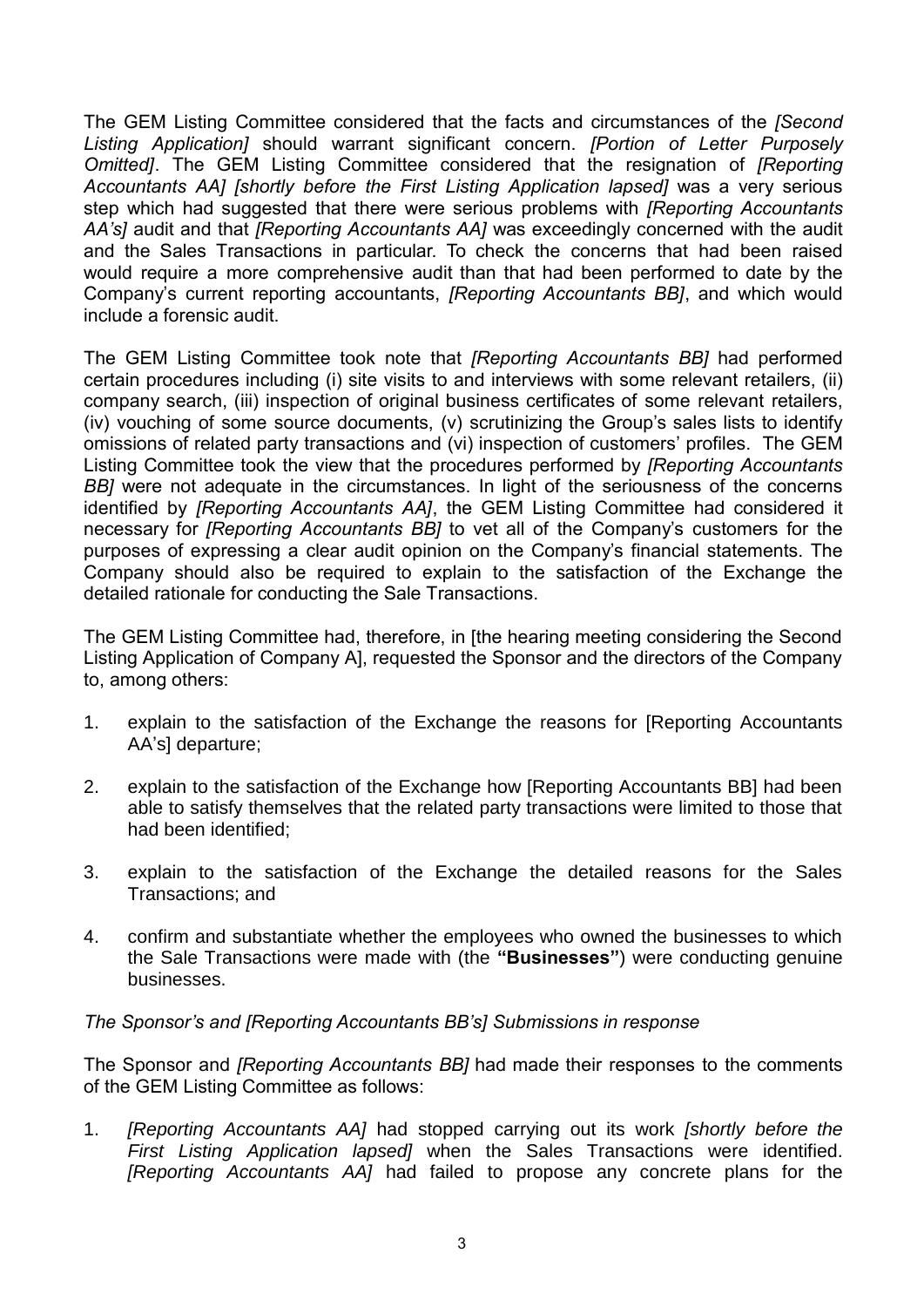Company's consideration and had ceased its work. *[Reporting Accountants AA]* had also refused to resume work when requested by the Company to review the supporting documents which the Company had subsequently gathered. The Sponsor found the circumstances surrounding *[Reporting Accountants AA's]* departure unreasonable and unprofessional.

- 2. *[Reporting Accountants BB]* had performed additional audit work of a forensic nature to cover the entire sales transactions for *[the active business pursuit period of the Company comprising Year 1, Year 2 and a six-month stub period thereafter](* the "**ABP Period**") to determine the completeness of the disclosures of the related party transactions which had included:-
	- (i) checking sales transactions of the Group during the ABP Period to sales invoices, delivery notes, and their subsequent settlements. The average coverage of *the* work undertaken to verify the identities and existence of the customers had represented *[almost 90%]* of the total sales during the ABP Period;
	- (ii) performing 100% vouching of bank-in slips and cash receipts, matching the names of the depositors on the bank-in slips with the customers for settlement through banks, checking the sequential number of cash receipts for cash settlement, comparing the dates of payments as shown in the bank-in slips and cash receipts against those shown on the invoices, etc.;
	- (iii) performing analytical procedures on the reasonableness of the terms, including gross profit margin and sales pattern in term of volume, pricing and timing/ frequency of the top 50 customers, which had represented *[approximately 80%]* of the Group's total sales during the ABP Period. However no further analytical procedures on sales pattern were performed on the remaining *[approximately 20%]* of the Group's total sales during the ABP Period, which had comprised of customers with average sales amounts of *[approximately HK\$20,000]*;
	- (iv) visiting *[over 50]* customers which had represented *[approximately 70%]* of the Group's total sales during the ABP Period;
	- (v) conducting company searches on *[over 100]* customers which had represented *[approximately 55%]* of the Group's total sales during the ABP Period;
	- (vi) conducting telephone interviews with *[over 100]* customers which had covered *[*approximately *10*%*]* of the Group's total sales during the ABP Period; and
	- (vii) *sending* confirmations to customers representing *[95%]* of the Group's total sales during the ABP Period. Of this *[95%*], confirmations without negative responses were received for *[over 80%]* whilst the remaining *[15%]* were mainly walk-in customers.
- 3. The Sponsor *submitted* that the reasons for not performing ancillary audit work on 100% of the Group's sales were mainly that certain sales of the Group were related to (i) "walk-in" retail customers or customers without contact details; and (ii) customers who had declined to accede to *[Reporting Accountants BB's]* requests for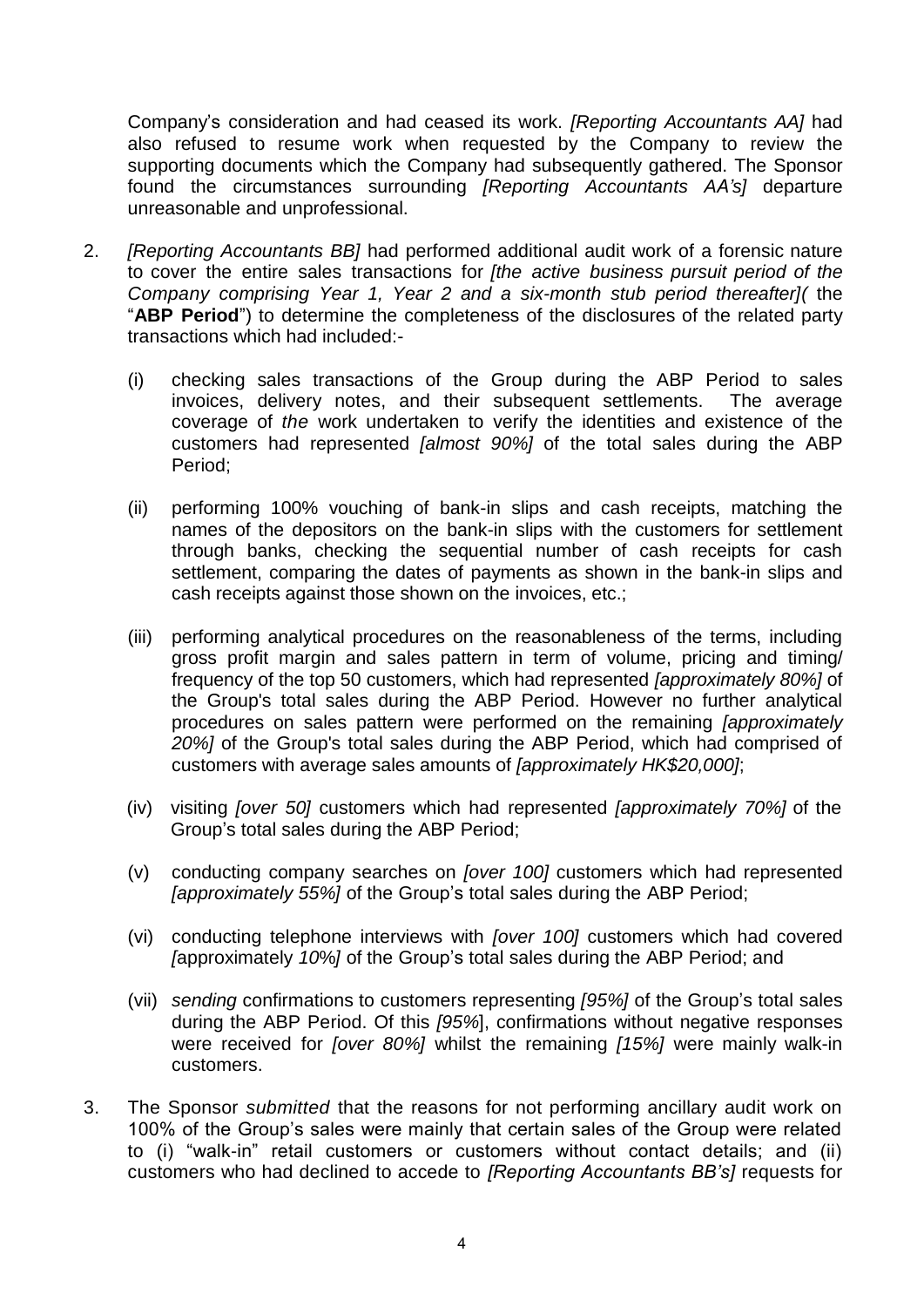confirmation as they had ceased trading relationships with the Company. These sales had represented on average HK\$20,000 per customer.

- 4. Some employees of the Group had approached the Company's management at *[the end of Year 1]* and *expressed* interest in reselling the Company's products. The Company's management had endorsed these proposals after taking into account the facts that:
	- (i) the proposals could increase the Group's sales;
	- (ii) the proposals could expand the Group's sales network to the rural areas;
	- (iii) these employees were familiar with the Group's products; and
	- (iv) these employees were relatively free dring the long winter in *[the PRC]*.
- 5. To verify whether the Businesses were genuine, *[Reporting Accountants BB]* had performed the following:-
	- (i) site visits;
	- (ii) interviews with relevant parties;
	- (iii) obtaining written confirmations from the "related parties";
	- (iv) analytical procedures on the reasonableness of the terms of the sales (e.g. gross profit margins and unit prices);
	- (v) reviewing copies of business licenses and capital verification reports;
	- (vi) vouching relevant supporting documents (e.g. sales contracts, purchase orders, invoices, receipts, or goods delivery notes); or
	- (vii) independent company searches.
- 6. *[Reporting Accountants BB]* submitted that they had made site visits and interviewed the beneficiaries of the related parties and had not identified any irregularities from the above procedures that warrant further work, and was not aware of any evidence that suggested that the relevant sales were not genuine.

## **Issue**

Whether the Sponsor and *[Reporting Accountants BB]* have made responses to the comments made by the GEM Listing Committee during *[the hearing meeting considering the Second Listing Application of the Company]* to the satisfaction of the Exchange.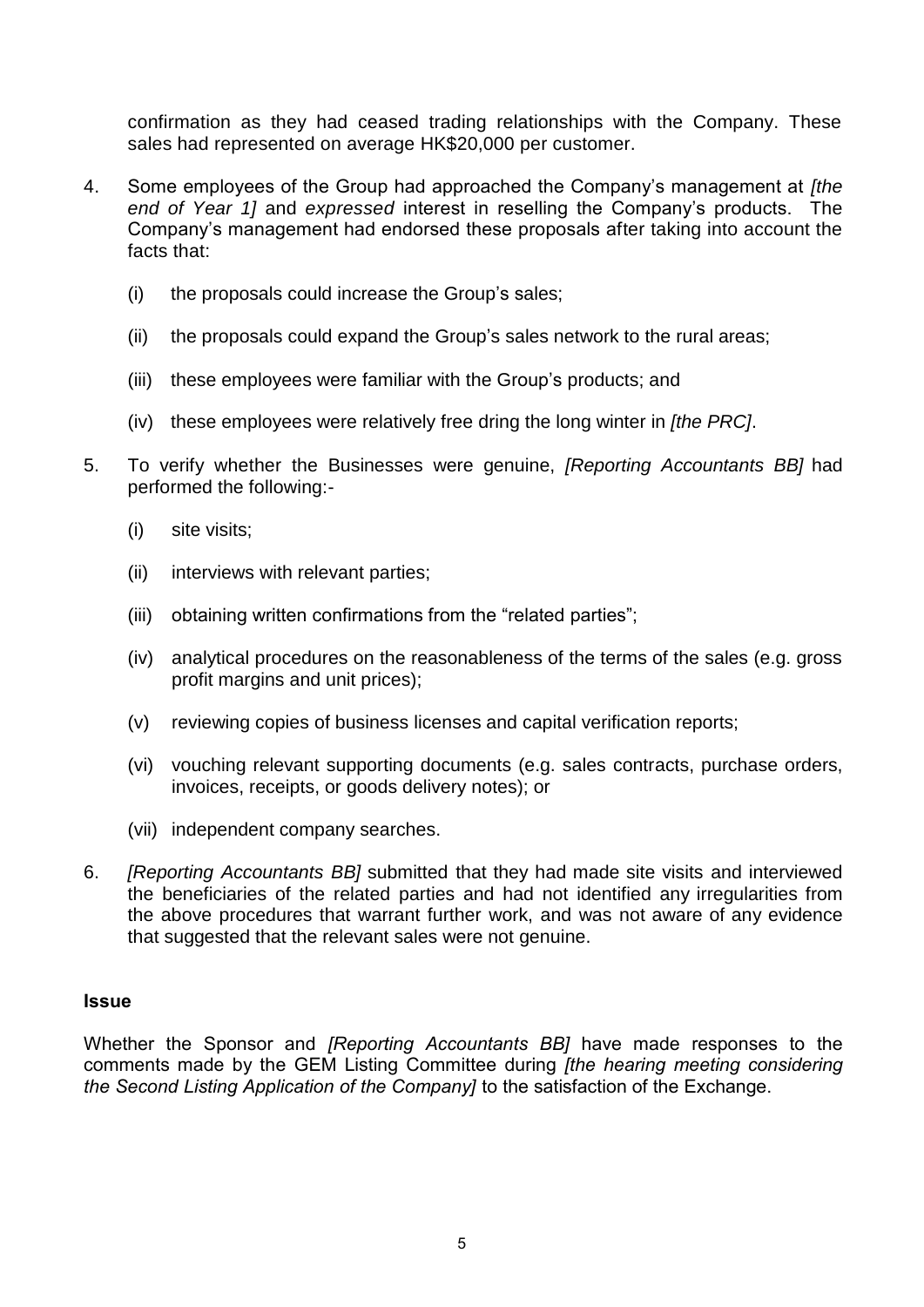## **Applicable GEM Listing Rules**

Rule 2.07 of the GEM Listing Rules provides that "… *the GEM Listing Rules are not exhaustive and that the Exchange may impose additional requirements or make listing subject to special conditions whenever it considers it appropriate*."

## **Our Analysis**

The Exchange applies an explicit risk based approach in determining whether the facts and circumstances of an individual case warrant a significant variation of the standard of review ordinarily accorded to IPO applications. This would mean in some, exceptional, cases that the Listing Division would not necessarily accept at face value opinions provided by qualified experts, including professional accountants. The critical point from the Exchange's perspective is that warning signs found during the course of vetting clearly indicate that a higher standard of review should be applied to provide a high level of assurance about the eligibility, suitability and disclosure by the IPO applicant for purposes of complying with the GEM Listing Rules.

The making of the commentary and requests for detailed explanations of various issues by the GEM Listing Committee at *[the hearing meeting considering the Second Listing Application of the Company]* was one of a number of instances in which the GEM Listing Committee exercised its discretion in accordance with the GEM Listing Rules. The GEM Listing Committee took the view that their requests in the current circumstances were within their powers of discretion memorialised in Rule 2.07, proportionate to the seriousness of the issues identified and designed to address those issues squarely. The Committee had noted with concern issues which did not appear to have been resolved by obtaining appropriate assurance to a sufficiently high standard. The Committee considered that the resignation of *[Reporting Accountants AA]* was a very serious step which suggested that there were serious problems with *[Reporting Accountants AA's]* audit and that *[Reporting Accountants AA]* was exceedingly concerned with the audit and the Sales Transactions in particular. As found by the Committee, the issues identified suggested that there might be potential problems either with the Company's business model or the veracity of disclosure presented to the Committee, or both.

Based on the information contained in the Submissions, the Listing Division notes that certain concerns and requests previously raised by the GEM Listing Committee had not been satisfactorily addressed. In particular, the Division notes that the Sponsor and/ or *[Reporting Accountants BB]*:

- (i) has not verified the identities and existence of customers to whom *[over 10%]* of the Group's total sales during the ABP Period were made;
- (ii) has not performed further analytical procedures on the sales pattern for *[almost 20%]* of the Group's total sales;
- (iii) has not visited customers to whom *[over 30%]* of the Group's total sales during the ABP Period were made;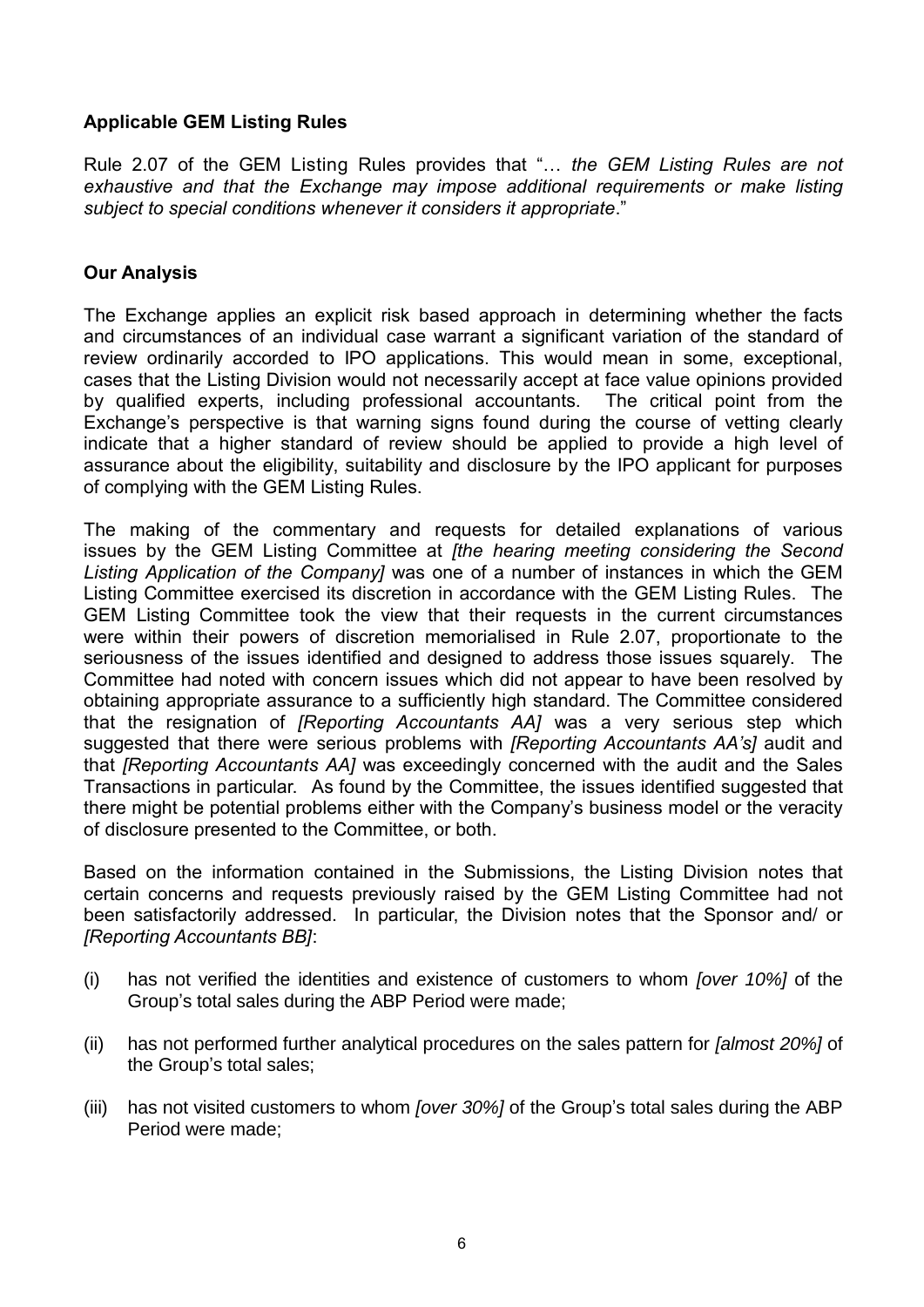- (iv) has not received confirmations from customers to whom *[almost 20%]* of the Group's total sales during the ABP Period were made;
- (v) has not performed any further alternative audit procedures on certain customers who are no longer contactable by the Group; and
- (vi) has on the record submitted that they would not be able or willing to extend their scope of work beyond that they have carried out to date.

Although the Sponsor and [Reporting Accountants BB] have extended their scope of work, given the gaps in complying with the requests of the GEM Listing Committee, which we view as significant, it is the view of the Listing Division that such work has fallen short of the heightened standard of review required by the GEM Listing Committee in the circumstances.

## **Our Conclusion**

In light of the facts and circumstances of the case and our analysis set forth above, the Listing Division has concluded that the Company has not made satisfactory responses to the concerns identified by the GEM Listing Committee. The Listing Division therefore has decided to reject the *[Present Listing Application]*.

## *[Portion of Letter Purposely Omitted]*

Pursuant to [Rule 4.05\(](http://en-rules.hkex.com.hk/en/display/display.html?rbid=4476&element_id=206)1) of the GEM Listing Rules, the Company has the right to have this decision reviewed by the GEM Listing Committee.

*[Portion of Letter Purposely Omitted]*

Yours faithfully, For and on behalf of The Stock Exchange of Hong Kong Limited

*[Signed]* 

Head of Listing

**\*\*\*\*\*\*\*\*\*\*\*\*\*\*\*\*\*\*\*\*\*\*\*\*\*\*\*\*\*\*\*\*\*\*\*\*\*\*\*\*\*\*\*\*\*\*\*\*\*\*\*\*\*\*\*\*\*\*\*\*\*\*\*\*\*\*\*\***

# **LETTER 2**

*[Date]*

*[Name and Address of Sponsor]*

Dear Sirs,

Re: Review Hearing of the GEM Listing Committee (the "Review Hearing") regarding the Company